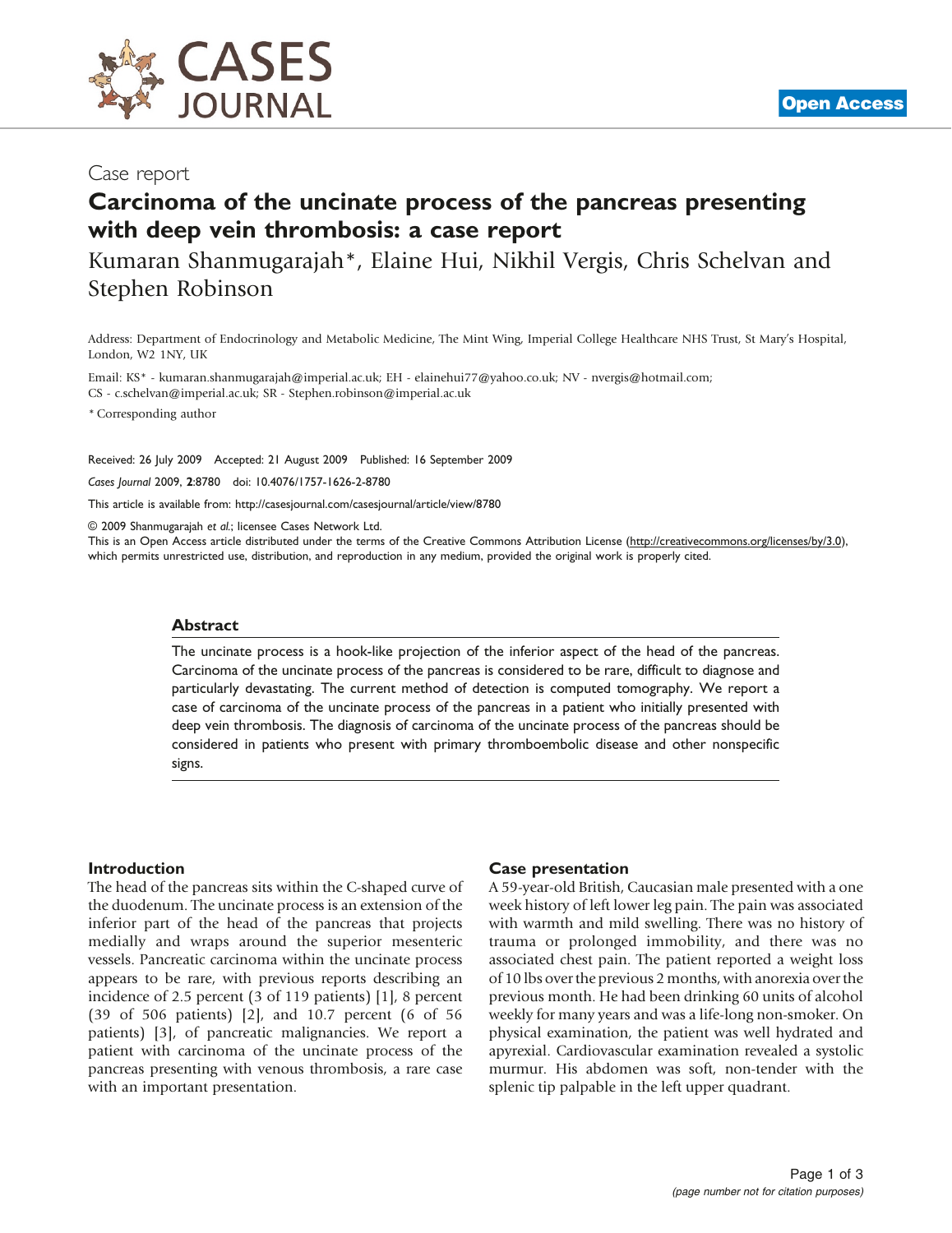Laboratory investigations revealed a raised D-dimer. In addition, there was an elevated C-reactive protein, erythrocyte sedimentation rate and white cell count. Vascular studies of the left leg demonstrated thrombus in the posterior tibial and peroneal veins below the knee and superficial thrombophlebitis in the long saphenous vein.

The patient was admitted and treatment was commenced for his deep vein thrombosis. Echocardiography demonstrated calcific aortic stenosis and no valvular vegetations. During his admission, the patient developed a thrombus in a right brachial vein and his liver function tests became elevated. A subsequent ultrasound scan of the abdomen revealed multiple echogenic foci within the liver (Figure 1). CT scan of the abdomen demonstrated a large mass arising from the uncinate process of the pancreas measuring  $56 \times 50$  mm, with associated invasion into the superior mesenteric vein (Figure 2). Liver histology confirmed poorly differentiated adenocarcinoma with morphology consistent with a pancreatic primary. Although chemotherapy was considered at the hepatobiliary multidisciplinary meeting, his condition deteriorated rapidly and he subsequently passed away a few weeks after discharge.

#### **Discussion**

Patients with carcinoma of the uncinate process of the pancreas exhibit nonspecific symptoms with weight loss and upper abdominal pain as the most significant ones [\[2](#page-2-0),[4](#page-2-0)]. Importantly, despite the uncinate process being part of the head of the pancreas, jaundice does not appear to be an early symptom [\[1](#page-2-0),[2](#page-2-0),[4](#page-2-0)]. Furthermore, the close anatomical relationship between the uncinate process and the superior mesenteric vessels results in early vascular involvement in these cancers.

In carcinoma of the uncinate process of the pancreas, CT scan is believed to be the best diagnostic tool [\[2](#page-2-0),[4](#page-2-0)]. Due to the increased distance of the common bile duct and pancreatic duct from the uncinate process, Endoscopic Retrograde Cholangio-Pancreatography is of little use [[2](#page-2-0),[4](#page-2-0)]. Transcutaneous ultrasound has an overall sensitivity of 70-80 percent in the diagnosis of pancreatic carcinoma [[5](#page-2-0)]. However, due to the anatomical position of the uncinate process, ultrasound imaging of this area is more likely to be obscured by overlying bowel [\[2\]](#page-2-0). Indeed, in our patient the pancreas was obscured by bowel gas on ultrasound imaging of the abdomen. CA19-9 is a valuable tool and its sensitivity and specificity has been demonstrated at over 80% [[6](#page-2-0)]. In patients with carcinoma of the uncinate process, its sensitivity has been documented at 90.4 percent<sup>4</sup> and its specificity at 96 percent [[2](#page-2-0)].

Pancreatic carcinoma is regarded as a devastating disease. Due to the aforementioned nonspecific signs and early vascular involvement, malignancy of the uncinate process is particularly lethal. Birk et al were able to demonstrate that the median survival of carcinoma of the uncinate process was significantly lower than carcinomas affecting other areas in the head of the pancreas (5 months versus 11 months) [[2](#page-2-0)].

In our patient, venous thrombosis was the first manifestation of pancreatic carcinoma. The relationship between thromboembolic disease and pancreatic carcinoma was first described by Sproul in 1938 [\[7\]](#page-2-0), and is now well



Figure 1. Ultrasound scan of the abdomen, demonstrating multiple echogenic foci within the liver.



Figure 2. CT scan demonstrated a mass, arising from the uncinate process of the pancreas.